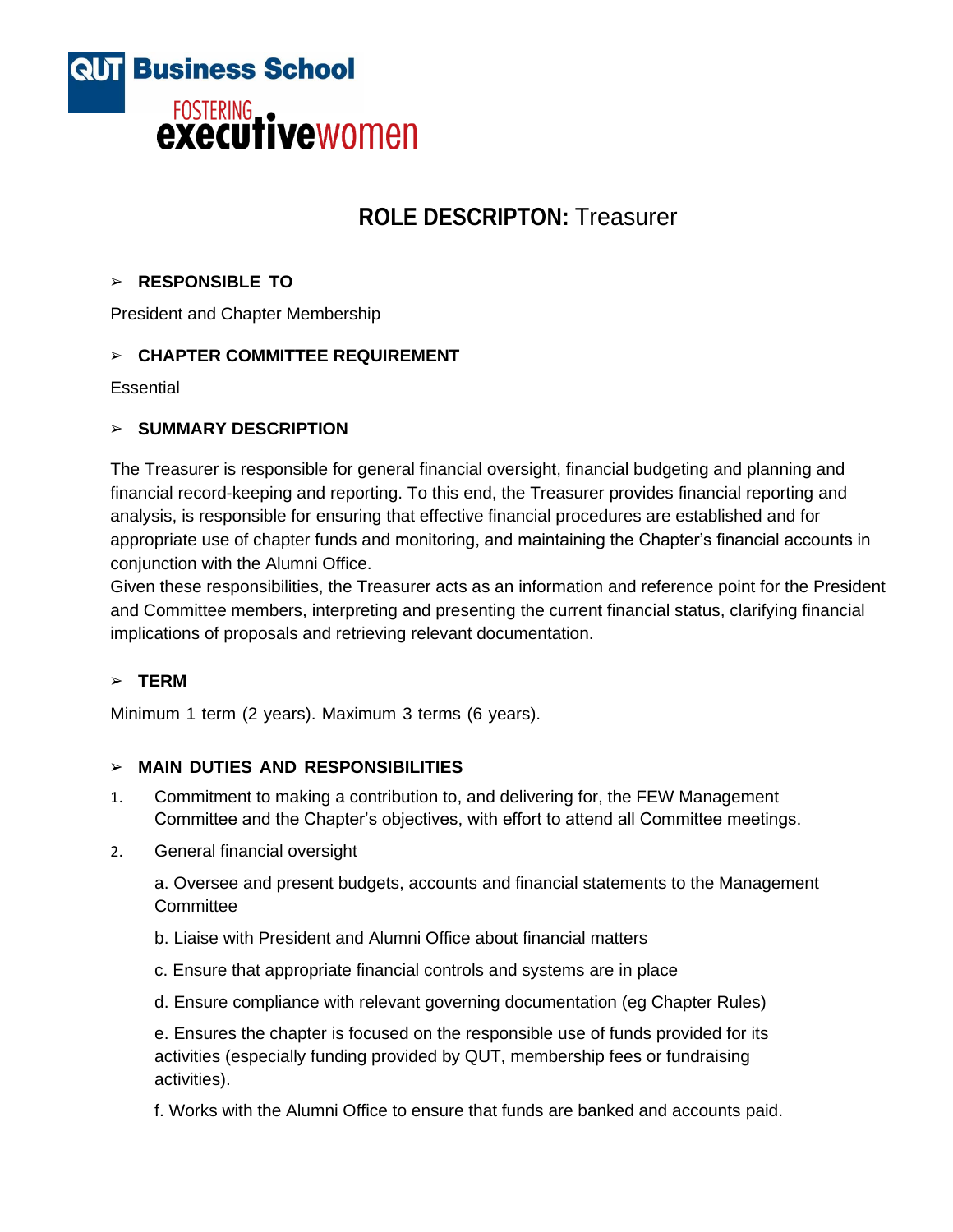

g. Support the President to lead the development of annual goals and action plans for the chapter with the Committee, and the continued progress of the Chapter towards its objectives.

3. Financial planning and budgeting

a. Coordinate the preparation of budgets for the forthcoming year, describing potential

sources of income and expenditure.

b. Present financial forecasts based on actual spend.

c. Advise on financial implications of strategic and operational plans.

d. Work with the Committee and the Alumni Office to advise on setting appropriate event

fees.

e. Collect any outstanding fees at events and arranges for the deposit of funds to the Chapter's financial institution account as soon as possible.

g. With the President, facilitate making written requests for funding support, if special funding is needed, either from fundraising or sponsorship efforts, or from QUT.

- 4. Financial record-keeping and reporting
	- a. Present budgets, accounts, financial statements and financial reports to the Committee.
	- b. Present regular reports on the Chapter's financial position.

c. Monitor the financial reports sent to the Chapter by the Alumni Office and identify any error or missing/unexpected transactions.

d. Ensure that adequate accounts and records are maintained of the Chapter's financial transactions, including accurate and up-to-date records of income and expenditure and manage the Chapter's cash flow.

e. Provide the annual financial report that forms part of the Chapter annual report and the annual general meeting report and arrange auditing processes if required by the Chapter Rules.

f. Advise on the Chapter's reserves and investment strategy/policy.

- 5. As a FEW Management Committee, contribute to the development and achievement of FEW's annual strategic planning activities.
- 6. Any other duties as requested by the President commensurate with the scope of FEW and QUT's objectives.

# ➢ **QUALIFICATIONS AND EXPERIENCE**

# **Essential**

1. A currently enrolled female postgraduate student or female postgraduate of the QUT Business School.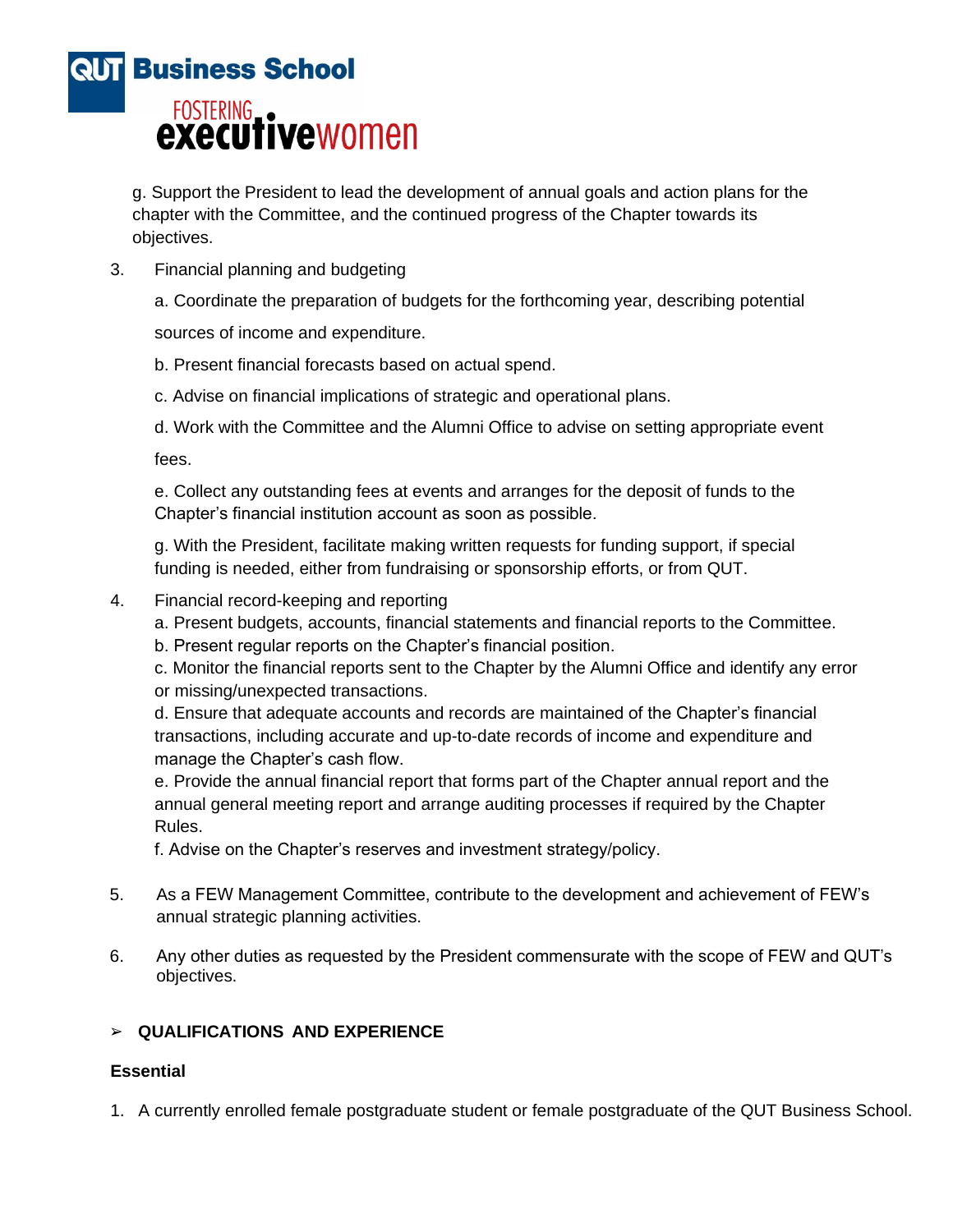

- 2. Experience with, and, knowledge of, basic accounting procedures and interpreting and analysing financial information and accounts.
- 3. Excellent organisational skills and attention to detail.
- 4. Excellent Microsoft Excel skills.

# **Desirable**

1. Previous experience working on a Committee or in volunteer leadership role.

# ➢ **DESIRABLE ATTRIBUTES**

- 1. Enthusiastic, self-motivated and proactive mindset
- 2. Professional and articulate with strong interpersonal and listening skills
- 3. Commitment to high quality outcomes
- 4. Reliable with a positive team player attitude
- 5. 'Can-do' person with a high level of initiative
- 6. Self-managing, practical and results driven
- 7. Forward thinking
- 8. Ability to develop positive relationships internally and externally
- 9. Ability to manage and accomplish priorities and projects

### ➢ **OTHER REQUIREMENTS**

- 1. Only one person can hold the role of Treasurer at any one time.
- 2. Agreement to Code of Conduct requirements and sign data confidentiality form.
- 3. Encouraged to participate in other Alumni and QUT events where requested.
- 4. The Treasurer should be able to raise concerns with the President where they arise.

### ➢ **TIME COMMITMENT**

It is anticipated that the Treasurer's role requires an estimated commitment of 6-8 hours per month however this may vary in order to meet the Chapter's and Committee's needs. An increase is to be expected particularly during times when the President is absent and around the time of the AGM.

# ➢ **NOTE**

The Management Committee has collective responsibility for financial management, not just the Treasurer, and should take an active role in managing the Chapter's finances.